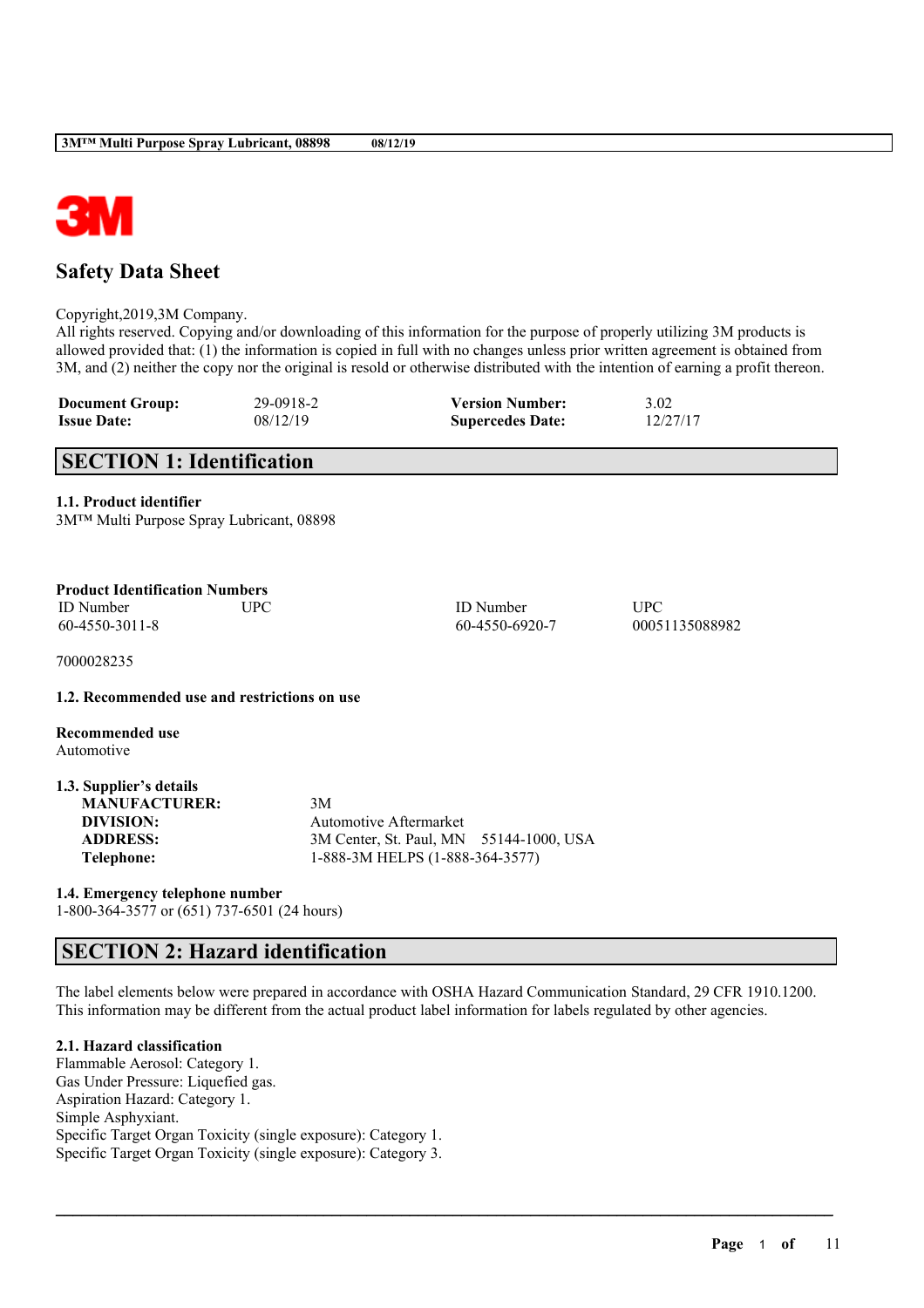**2.2. Label elements Signal word** Danger

**Symbols**

Flame | Gas cylinder | Exclamation mark | Health Hazard |

#### **Pictograms**



**Hazard Statements** Extremely flammable aerosol. Contains gas under pressure; may explode if heated.

May be fatal if swallowed and enters airways. May cause drowsiness or dizziness. May displace oxygen and cause rapid suffocation.

Causes damage to organs: cardiovascular system |

**Precautionary Statements General:** Keep out of reach of children.

### **Prevention:**

Keep away from heat/sparks/open flames/hot surfaces. - No smoking. Do not spray on an open flame or other ignition source. Pressurized container: Do not pierce or burn, even after use. Do not breathe dust/fume/gas/mist/vapors/spray. Use only outdoors or in a well-ventilated area. Do not eat, drink or smoke when using this product. Wash thoroughly after handling.

### **Response:**

IF INHALED: Remove person to fresh air and keep comfortable for breathing. IF exposed: Call a POISON CENTER or doctor/physician. Do NOT induce vomiting. IF SWALLOWED: Immediately call a POISON CENTER or doctor/physician. Specific treatment (see Notes to Physician on this label).

#### **Storage:**

Protect from sunlight. Do not expose to temperatures exceeding 50C/122F. Store in a well-ventilated place. Keep container tightly closed. Store locked up.

### **Disposal:**

Dispose of contents/container in accordance with applicable local/regional/national/international regulations.

## **Notes to Physician:**

Exposure may increase myocardial irritability. Do not administer sympathomimetic drugs unless absolutely necessary.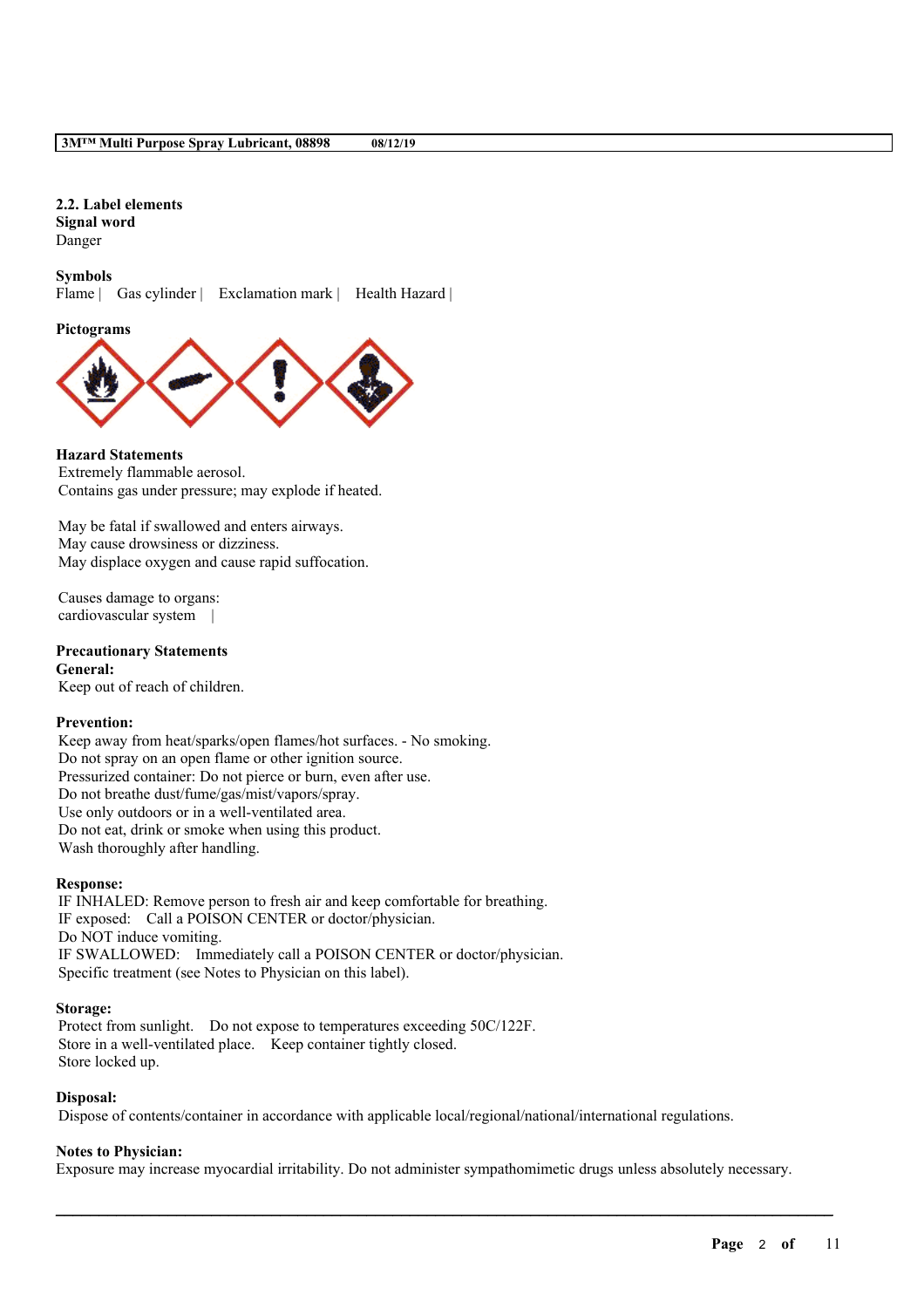## **Supplemental Information:**

Intentional concentration and inhalation may be harmful or fatal.

# **SECTION 3: Composition/information on ingredients**

| Ingredient                                           | <b>C.A.S. No.</b> | $%$ by Wt                   |
|------------------------------------------------------|-------------------|-----------------------------|
| Hydrotreated Light Petroleum Distillates             | 64742-47-8        | 60 Trade Secret *<br>$30 -$ |
| <b>Butane</b>                                        | 106-97-8          | 30 Trade Secret *<br>$10 -$ |
| Propane                                              | 74-98-6           | 30 Trade Secret *<br>$10 -$ |
| Hydrotreated Heavy Naphthenic Petroleum Distillates  | 64742-52-5        | 3 - 7 Trade Secret *        |
| Hydrotreated Heavy Paraffinic Distillate (Petroleum) | 64742-54-7        | 1 - 5 Trade Secret *        |
| Petrolatum                                           | 8009-03-8         | 1 - 5 Trade Secret *        |
| Calcium Sulfonate                                    | Trade Secret*     | 1 - 5 Trade Secret *        |
| Hydrocarbon Waxes                                    | Trade Secret*     | 1 - 5 Trade Secret *        |

\*The specific chemical identity and/or exact percentage (concentration) of this composition has been withheld as a trade secret.

# **SECTION 4: First aid measures**

### **4.1. Description of first aid measures**

### **Inhalation:**

Remove person to fresh air. Get medical attention.

### **Skin Contact:**

Wash with soap and water. If signs/symptoms develop, get medical attention.

### **Eye Contact:**

Flush with large amounts of water. Remove contact lenses if easy to do. Continue rinsing. If signs/symptoms persist, get medical attention.

### **If Swallowed:**

Do not induce vomiting. Get immediate medical attention.

## **4.2. Most important symptoms and effects, both acute and delayed**

See Section 11.1. Information on toxicological effects.

## **4.3. Indication of any immediate medical attention and special treatment required**

Exposure may increase myocardial irritability. Do not administer sympathomimetic drugs unless absolutely necessary.

# **SECTION 5: Fire-fighting measures**

## **5.1. Suitable extinguishing media**

Use a fire fighting agent suitable for the surrounding fire.

### **5.2. Special hazards arising from the substance or mixture**

Closed containers exposed to heat from fire may build pressure and explode.

### **5.3. Special protective actions for fire-fighters**

Water may not effectively extinguish fire; however, it should be used to keep fire-exposed containers and surfaces cool and prevent explosive rupture.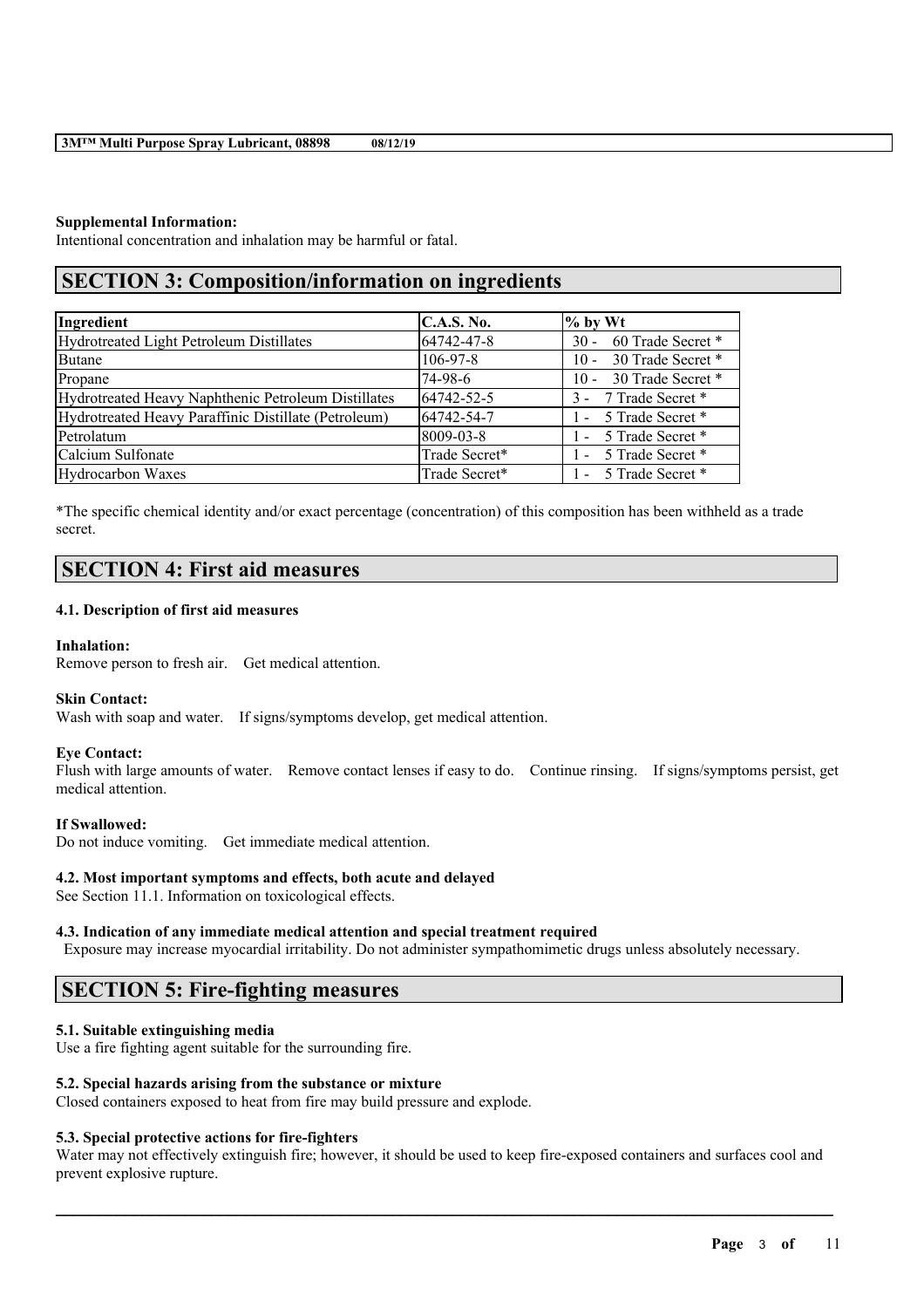# **SECTION 6: Accidental release measures**

### **6.1. Personal precautions, protective equipment and emergency procedures**

Evacuate area. Keep away from heat/sparks/open flames/hot surfaces. - No smoking. Use only non-sparking tools. Ventilate the area with fresh air. For large spill, or spills in confined spaces, provide mechanical ventilation to disperse or exhaust vapors, in accordance with good industrial hygiene practice. Warning! A motor could be an ignition source and could cause flammable gases or vapors in the spill area to burn or explode. Refer to other sections of this SDS for information regarding physical and health hazards, respiratory protection, ventilation, and personal protective equipment.

## **6.2. Environmental precautions**

For larger spills, cover drains and build dikes to prevent entry into sewer systems or bodies of water.

## **6.3. Methods and material for containment and cleaning up**

Contain spill. Cover spill area with a fire-extinguishing foam. An appropriate aqueous film forming foam (AFFF) is recommended. Working from around the edges of the spill inward, cover with bentonite, vermiculite, or commercially available inorganic absorbent material. Mix in sufficient absorbent until it appears dry. Remember, adding an absorbent material does not remove a physical, health, or environmental hazard. Collect as much of the spilled material as possible using non-sparking tools. Place in a metal container approved for transportation by appropriate authorities. Clean up residue with an appropriate solvent selected by a qualified and authorized person. Ventilate the area with fresh air. Read and follow safety precautions on the solvent label and SDS. Seal the container. Dispose of collected material as soon as possible in accordance with applicable local/regional/national/international regulations.

# **SECTION 7: Handling and storage**

## **7.1. Precautions for safe handling**

Do not use in a confined area with minimal air exchange. Keep out of reach of children. Keep away from heat/sparks/open flames/hot surfaces. - No smoking. Do not spray on an open flame or other ignition source. Do not pierce or burn, even after use. Do not breathe dust/fume/gas/mist/vapors/spray. Do not get in eyes, on skin, or on clothing. Do not eat, drink or smoke when using this product. Wash thoroughly after handling. Avoid contact with oxidizing agents (eg. chlorine, chromic acid etc.)

## **7.2. Conditions for safe storage including any incompatibilities**

Store in a well-ventilated place. Keep container tightly closed. Protect from sunlight. Do not expose to temperatures exceeding 50C/122F. Store away from heat. Store away from acids. Store away from oxidizing agents.

# **SECTION 8: Exposure controls/personal protection**

## **8.1. Control parameters**

### **Occupational exposure limits**

If a component is disclosed in section 3 but does not appear in the table below, an occupational exposure limit is not available for the component.

| Ingredient            | <b>C.A.S. No.</b> | Agency       | Limit type                                       | <b>Additional Comments</b> |
|-----------------------|-------------------|--------------|--------------------------------------------------|----------------------------|
| Butane                | $106 - 97 - 8$    | ACGIH        | STEL:1000 ppm                                    |                            |
| Natural gas           | $106 - 97 - 8$    | <b>ACGIH</b> | Limit value not established:                     | simple asphyxiant          |
| Kerosine (petroleum)  | 64742-47-8        | <b>ACGIH</b> | A3: Confirmed animal<br>TWA(as total hydrocarbon |                            |
|                       |                   |              | vapor, non-aerosol):200                          | carcin., SKIN              |
|                       |                   |              | mg/m3                                            |                            |
| Paraffin oil          | 64742-52-5        | <b>OSHA</b>  | TWA(as mist):5 mg/m3                             |                            |
| PETROLEUM DISTILLATES | 64742-52-5        | <b>OSHA</b>  | TWA:2000 mg/m3(500 ppm)                          |                            |
| MINERAL OILS, HIGHLY- | 64742-54-7        | <b>ACGIH</b> | TWA(inhalable fraction):5                        | A4: Not class. as human    |
| <b>REFINED OILS</b>   |                   |              | mg/m3                                            | l carcin                   |
| Paraffin oil          | 64742-54-7        | <b>OSHA</b>  | TWA(as mist):5 mg/m3                             |                            |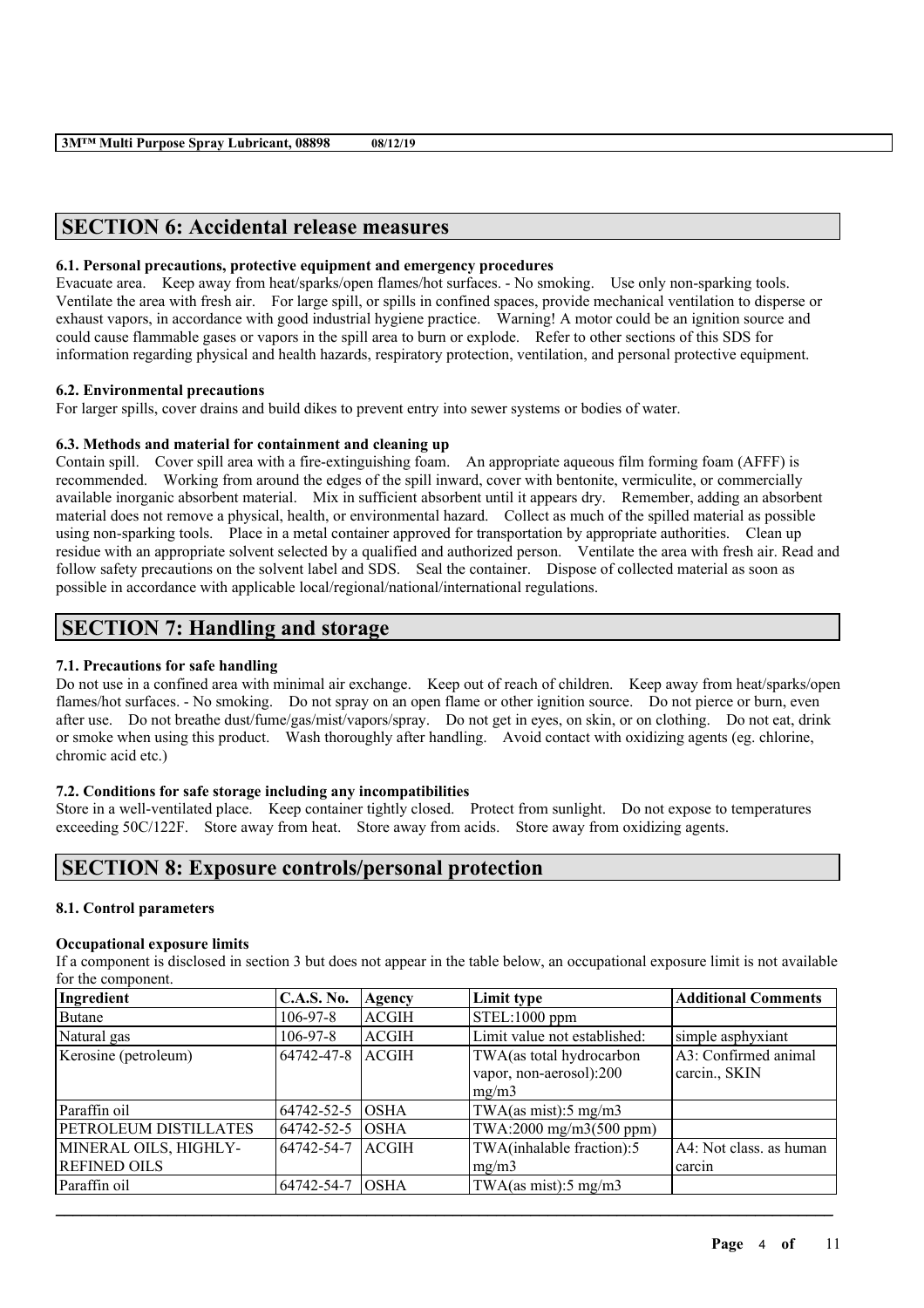### **3M™ Multi Purpose Spray Lubricant, 08898 08/12/19**

| Propane               | $74-98-6$       | <b>ACGIH</b>  | Limit value not established:                                   | simple asphyxiant         |
|-----------------------|-----------------|---------------|----------------------------------------------------------------|---------------------------|
| Propane               | $74-98-6$       | IOSHA         | $\text{TWA}:1800 \text{ mg/m}3(1000 \text{ ppm})$              |                           |
| MINERAL OILS, HIGHLY- | $8009 - 03 - 8$ | <b>LACGIH</b> | TWA(inhalable fraction):5                                      | [A4: Not class, as human] |
| <b>REFINED OILS</b>   |                 |               | $\left \frac{mg}{m^2}\right $                                  | l carcin                  |
| Paraffin oil          | 8009-03-8       | <b>OSHA</b>   | $\text{TWA}\left(\text{as mist}\right):5 \text{ mg}/\text{m}3$ |                           |

ACGIH : American Conference of Governmental Industrial Hygienists

AIHA : American Industrial Hygiene Association

CMRG : Chemical Manufacturer's Recommended Guidelines

OSHA : United States Department of Labor - Occupational Safety and Health Administration

TWA: Time-Weighted-Average

STEL: Short Term Exposure Limit

CEIL: Ceiling

### **8.2. Exposure controls**

### **8.2.1. Engineering controls**

Do not remain in area where available oxygen may be reduced. Use general dilution ventilation and/or local exhaust ventilation to control airborne exposures to below relevant Exposure Limits and/or control dust/fume/gas/mist/vapors/spray. If ventilation is not adequate, use respiratory protection equipment.

### **8.2.2. Personal protective equipment (PPE)**

### **Eye/face protection**

Select and use eve/face protection to prevent contact based on the results of an exposure assessment. The following eve/face protection(s) are recommended: Full Face Shield Indirect Vented Goggles

### **Skin/hand protection**

Select and use gloves and/or protective clothing approved to relevant local standards to prevent skin contact based on the results of an exposure assessment. Selection should be based on use factors such as exposure levels, concentration of the substance or mixture, frequency and duration, physical challenges such as temperature extremes, and other use conditions. Consult with your glove and/or protective clothing manufacturer for selection of appropriate compatible gloves/protective clothing. Note: Nitrile gloves may be worn over polymer laminate gloves to improve dexterity. Gloves made from the following material(s) are recommended: Polymer laminate

When only incidental contact is anticipated, alternative glove material(s) may be used. If contact with the glove does occur, remove immediately and replace with a set of new gloves. For incidental contact, gloves made of the following material(s) may be used:Nitrile Rubber

### **Respiratory protection**

An exposure assessment may be needed to decide if a respirator is required. If a respirator is needed, use respirators as part of a full respiratory protection program. Based on the results of the exposure assessment, select from the following respirator type(s) to reduce inhalation exposure:

 $\mathcal{L}_\mathcal{L} = \mathcal{L}_\mathcal{L} = \mathcal{L}_\mathcal{L} = \mathcal{L}_\mathcal{L} = \mathcal{L}_\mathcal{L} = \mathcal{L}_\mathcal{L} = \mathcal{L}_\mathcal{L} = \mathcal{L}_\mathcal{L} = \mathcal{L}_\mathcal{L} = \mathcal{L}_\mathcal{L} = \mathcal{L}_\mathcal{L} = \mathcal{L}_\mathcal{L} = \mathcal{L}_\mathcal{L} = \mathcal{L}_\mathcal{L} = \mathcal{L}_\mathcal{L} = \mathcal{L}_\mathcal{L} = \mathcal{L}_\mathcal{L}$ 

Half facepiece or full facepiece supplied-air respirator

For questions about suitability for a specific application, consult with your respirator manufacturer.

# **SECTION 9: Physical and chemical properties**

### **9.1. Information on basic physical and chemical properties**

| Appearance            |  |  |  |
|-----------------------|--|--|--|
| <b>Physical state</b> |  |  |  |
| Color                 |  |  |  |

Liquid Colorless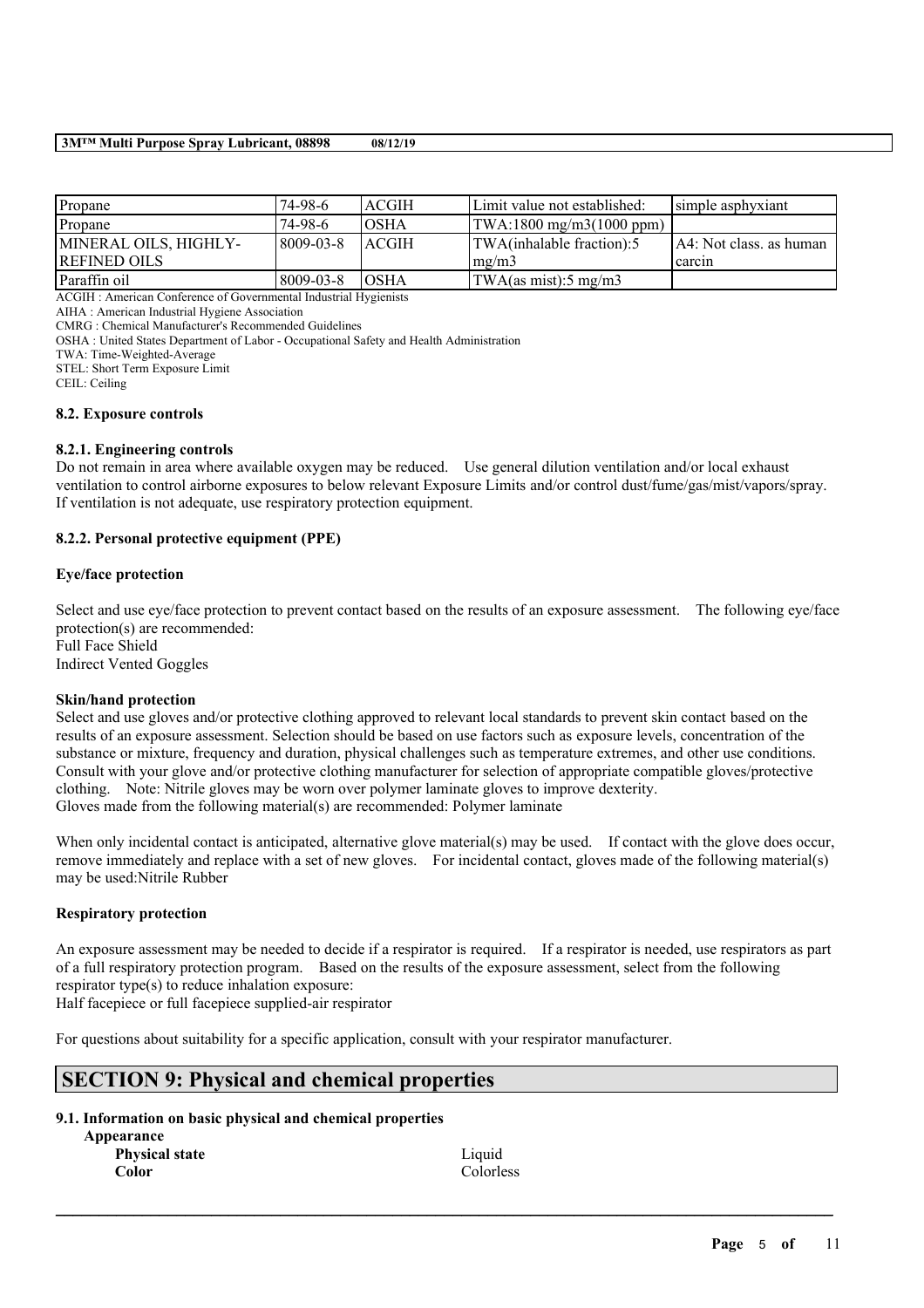| Odor                                   | Solvent                                                        |
|----------------------------------------|----------------------------------------------------------------|
| <b>Odor threshold</b>                  | No Data Available                                              |
| pН                                     | Not Applicable                                                 |
| <b>Melting point</b>                   | Not Applicable                                                 |
| <b>Boiling Point</b>                   | No Data Available                                              |
| <b>Flash Point</b>                     | $\leq$ =00 °F                                                  |
| <b>Evaporation rate</b>                | No Data Available                                              |
| <b>Flammability (solid, gas)</b>       | Not Applicable                                                 |
| <b>Flammable Limits(LEL)</b>           | 0.6 % [Details: Propellant]                                    |
| <b>Flammable Limits(UEL)</b>           | 9.5 % [Details: Propellant]                                    |
| <b>Vapor Pressure</b>                  | 760 mm [Details: Propellants]                                  |
| <b>Vapor Density</b>                   | 1.7 $[RefStd:AIR=1]$                                           |
| <b>Density</b>                         | $0.70$ g/ml                                                    |
| <b>Specific Gravity</b>                | $0.70$ [ <i>Ref Std:</i> WATER=1]                              |
| <b>Solubility in Water</b>             | Negligible                                                     |
| Solubility- non-water                  | No Data Available                                              |
| Partition coefficient: n-octanol/water | No Data Available                                              |
| <b>Autoignition temperature</b>        | No Data Available                                              |
| <b>Decomposition temperature</b>       | No Data Available                                              |
| <b>Viscosity</b>                       | No Data Available                                              |
| <b>Hazardous Air Pollutants</b>        | 0 lb HAPS/lb solids [Test Method: Calculated]                  |
| <b>Volatile Organic Compounds</b>      | 30 % weight [ <i>Test Method:calculated per CARB title 2</i> ] |
| <b>Volatile Organic Compounds</b>      | 252 g/l [ <i>Test Method:calculated SCAQMD rule 443.1</i> ]    |

# **SECTION 10: Stability and reactivity**

### **10.1. Reactivity**

This material may be reactive with certain agents under certain conditions - see the remaining headings in this section.

## **10.2. Chemical stability**

Stable.

## **10.3. Possibility of hazardous reactions**

Hazardous polymerization will not occur.

**10.4. Conditions to avoid** Heat

**10.5. Incompatible materials** None known.

# **10.6. Hazardous decomposition products**

**Substance Condition**

Carbon monoxide Oxidation, heat or reaction Carbon dioxide Carbon dioxide Carbon dioxide Carbon dioxide Carbon dioxide Carbon dioxide Carbon dioxide Carbon dioxide Carbon dioxide Carbon dioxide Carbon dioxide Carbon dioxide Carbon dioxide Carbon dioxide Carbon dioxi

# **SECTION 11: Toxicological information**

The information below may not be consistent with the material classification in Section 2 if specific ingredient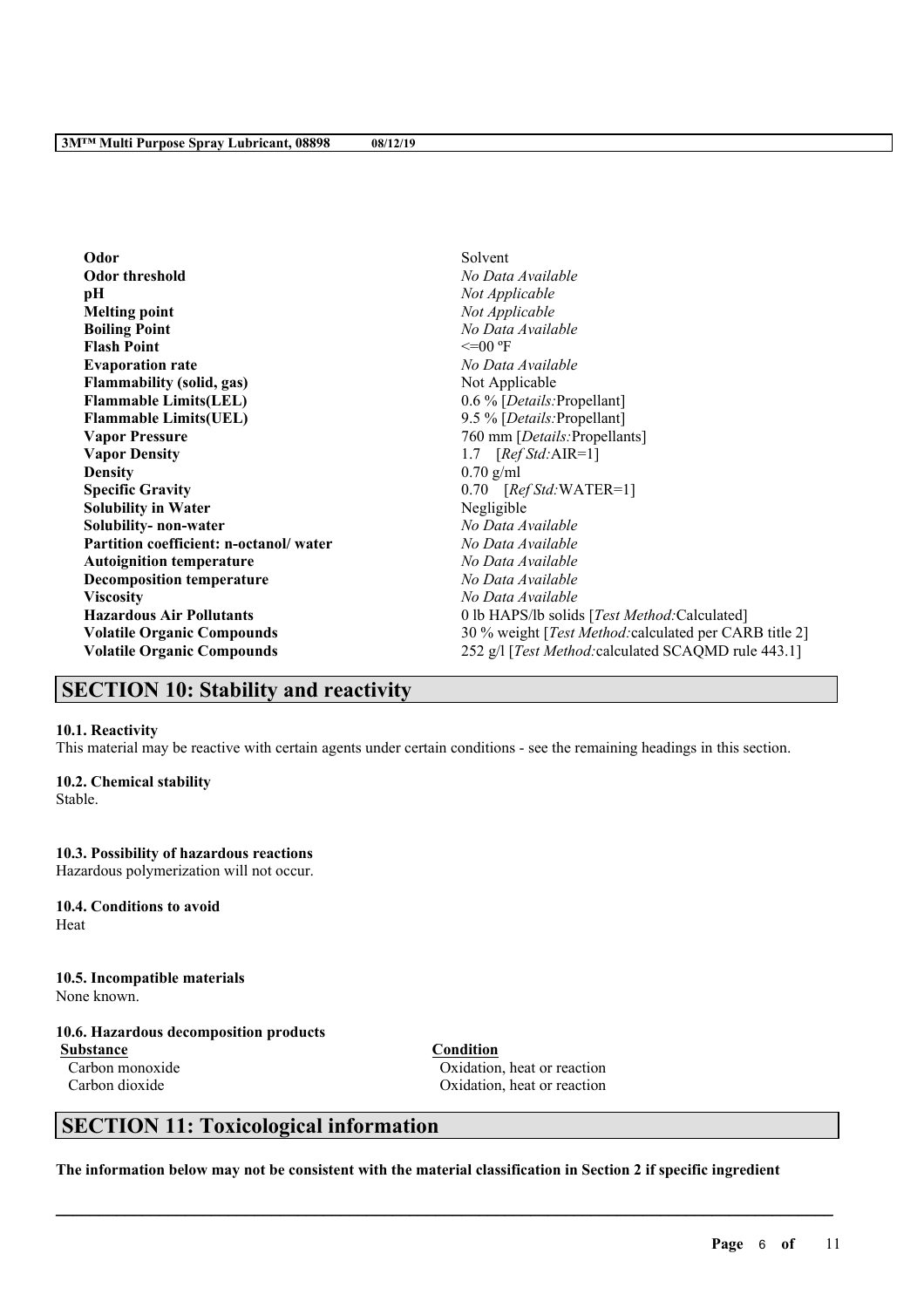|--|

**classifications are mandated by a competent authority. In addition, toxicological data on ingredients may not be** reflected in the material classification and/or the signs and symptoms of exposure, because an ingredient may be present below the threshold for labeling, an ingredient may not be available for exposure, or the data may not be **relevant to the material as a whole.**

**11.1. Information on Toxicological effects**

**Signs and Symptoms of Exposure**

Based on test data and/or information on the components, this material may produce the following health effects:

#### **Inhalation:**

Simple Asphyxiation: Signs/symptoms may include increased heart rate, rapid respirations, drowsiness, headache, incoordination, altered judgement, nausea, vomiting, lethargy, seizures, coma, and may be fatal.

Respiratory Tract Irritation: Signs/symptoms may include cough, sneezing, nasal discharge, headache, hoarseness, and nose and throat pain.

May cause additional health effects (see below).

#### **Skin Contact:**

Mild Skin Irritation: Signs/symptoms may include localized redness, swelling, itching, and dryness.

#### **Eye Contact:**

Sprayed material may cause eye irritation. Signs/symptoms may include redness, swelling, pain, tearing, and blurred or hazy vision.

#### **Ingestion:**

Chemical (Aspiration) Pneumonitis: Signs/symptoms may include coughing, gasping, choking, burning of the mouth, difficulty breathing, bluish colored skin (cyanosis), and may be fatal.

Gastrointestinal Irritation: Signs/symptoms may include abdominal pain, stomach upset, nausea, vomiting and diarrhea.

May cause additional health effects (see below).

### **Additional Health Effects:**

### **Single exposure may cause target organ effects:**

Central Nervous System (CNS) Depression: Signs/symptoms may include headache, dizziness, drowsiness, incoordination, nausea, slowed reaction time, slurred speech, giddiness, and unconsciousness.

Cardiac Sensitization: Signs/symptoms may include irregular heartbeat (arrhythmia), faintness, chest pain, and may be fatal.

### **Toxicological Data**

If a component is disclosed in section 3 but does not appear in a table below, either no data are available for that endpoint or the data are not sufficient for classification.

### **Acute Toxicity**

| Name                                     | Route       | <b>Species</b> | Value                                             |
|------------------------------------------|-------------|----------------|---------------------------------------------------|
| Overall product                          | Dermal      |                | No data available; calculated $ATE > 5,000$ mg/kg |
| Overall product                          | Ingestion   |                | No data available; calculated $ATE > 5,000$ mg/kg |
| Hydrotreated Light Petroleum Distillates | Dermal      | Rabbit         | $LD50 > 3,160$ mg/kg                              |
| Hydrotreated Light Petroleum Distillates | Inhalation- | Rat            | $LC50 > 3$ mg/l                                   |
|                                          | Dust/Mist   |                |                                                   |
|                                          | (4 hours)   |                |                                                   |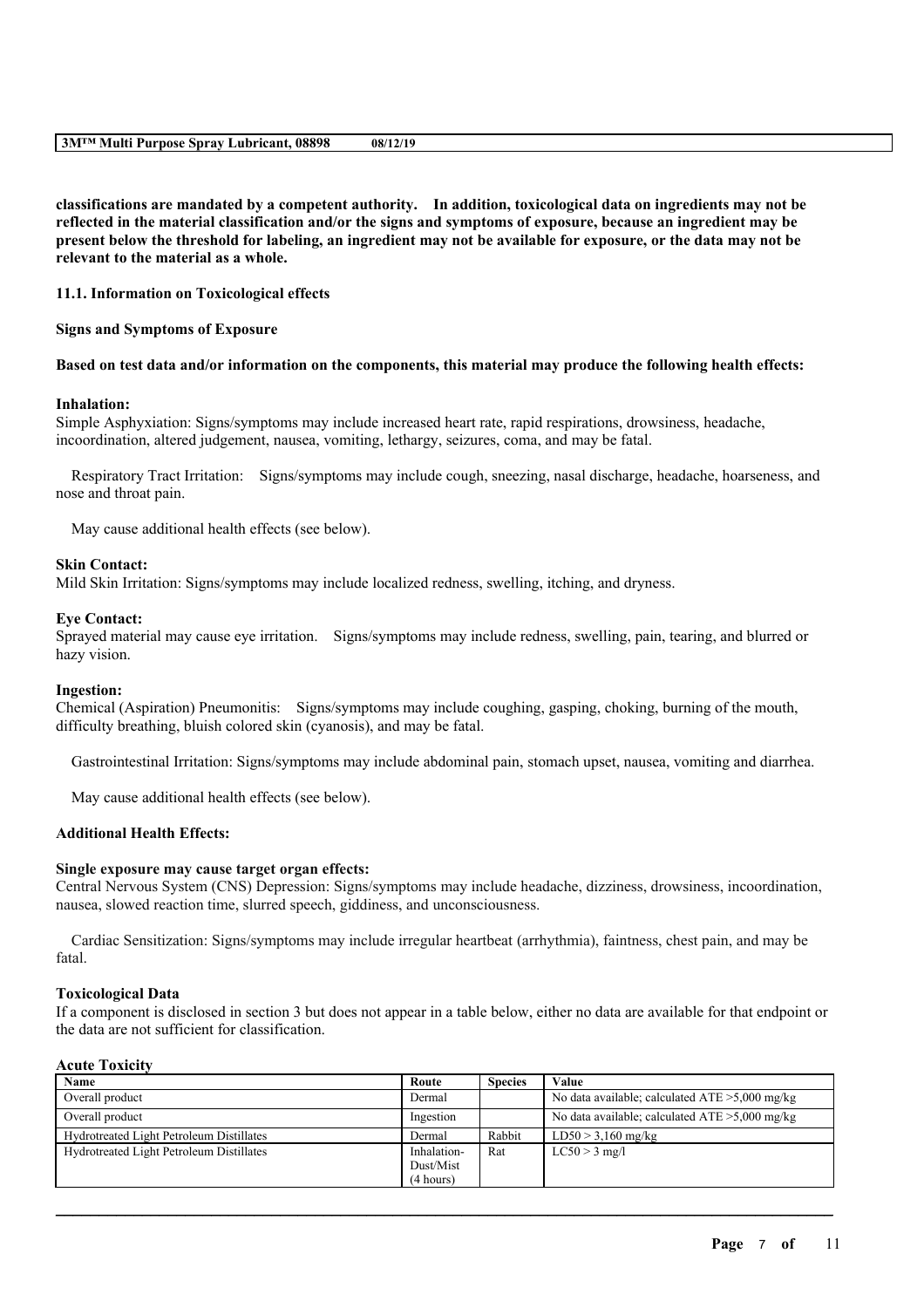### **3M™ Multi Purpose Spray Lubricant, 08898 08/12/19**

| Hydrotreated Light Petroleum Distillates             | Ingestion   | Rat    | $LD50 > 5,000$ mg/kg                 |
|------------------------------------------------------|-------------|--------|--------------------------------------|
| Propane                                              | Inhalation- | Rat    | $LC50 > 200,000$ ppm                 |
|                                                      | Gas $(4)$   |        |                                      |
|                                                      | hours)      |        |                                      |
| <b>Butane</b>                                        | Inhalation- | Rat    | LC50 277,000 ppm                     |
|                                                      | Gas $(4)$   |        |                                      |
|                                                      | hours)      |        |                                      |
| Hydrotreated Heavy Naphthenic Petroleum Distillates  | Dermal      | Rabbit | $LD50 > 2,000$ mg/kg                 |
| Hydrotreated Heavy Naphthenic Petroleum Distillates  | Ingestion   | Rat    | $LD50 > 5,000$ mg/kg                 |
| Petrolatum                                           | Dermal      |        | LD50 estimated to be $> 5,000$ mg/kg |
| Petrolatum                                           | Ingestion   | Rat    | $LD50 > 5,000$ mg/kg                 |
| Hydrotreated Heavy Paraffinic Distillate (Petroleum) | Dermal      | Rabbit | $LD50 > 5,000$ mg/kg                 |
| Hydrotreated Heavy Paraffinic Distillate (Petroleum) | Ingestion   | Rat    | $LD50 > 5,000$ mg/kg                 |
|                                                      |             |        |                                      |

 $\overline{ATE}$  = acute toxicity estimate

# **Skin Corrosion/Irritation**

| Name                                                 | <b>Species</b> | Value                     |
|------------------------------------------------------|----------------|---------------------------|
|                                                      |                |                           |
| Hydrotreated Light Petroleum Distillates             | Rabbit         | Mild irritant             |
| Propane                                              | Rabbit         | Minimal irritation        |
| Butane                                               | Professio      | No significant irritation |
|                                                      | nal            |                           |
|                                                      | judgeme        |                           |
|                                                      | nt             |                           |
| Hydrotreated Heavy Naphthenic Petroleum Distillates  | Rabbit         | Minimal irritation        |
| Hydrotreated Heavy Paraffinic Distillate (Petroleum) | Rabbit         | Minimal irritation        |

### **Serious Eye Damage/Irritation**

| Name<br><b>Species</b>                               |        | Value                     |
|------------------------------------------------------|--------|---------------------------|
|                                                      |        |                           |
| Hydrotreated Light Petroleum Distillates             | Rabbit | Mild irritant             |
| Propane                                              | Rabbit | Mild irritant             |
| Butane                                               | Rabbit | No significant irritation |
| Hydrotreated Heavy Naphthenic Petroleum Distillates  | Rabbit | Mild irritant             |
| Hydrotreated Heavy Paraffinic Distillate (Petroleum) | Rabbit | Mild irritant             |

### **Skin Sensitization**

| Name                                                 | <b>Species</b> | Value          |
|------------------------------------------------------|----------------|----------------|
| Hydrotreated Light Petroleum Distillates             | Guinea         | Not classified |
|                                                      | pig            |                |
| Hydrotreated Heavy Naphthenic Petroleum Distillates  | Guinea         | Not classified |
|                                                      | pig            |                |
| Hydrotreated Heavy Paraffinic Distillate (Petroleum) | Guinea         | Not classified |
|                                                      | pig            |                |

# **Respiratory Sensitization**

For the component/components, either no data are currently available or the data are not sufficient for classification.

# **Germ Cell Mutagenicity**

| <b>Name</b>                                          | Route    | Value                                          |
|------------------------------------------------------|----------|------------------------------------------------|
|                                                      |          |                                                |
| Hydrotreated Light Petroleum Distillates             | In Vitro | Not mutagenic                                  |
| Propane                                              | In Vitro | Not mutagenic                                  |
| Butane                                               | In Vitro | Not mutagenic                                  |
| Hydrotreated Heavy Paraffinic Distillate (Petroleum) | In Vitro | Some positive data exist, but the data are not |
|                                                      |          | sufficient for classification                  |

# **Carcinogenicity**

| Name                                                | Route     | <b>Species</b> | Value                                                                           |
|-----------------------------------------------------|-----------|----------------|---------------------------------------------------------------------------------|
| Hydrotreated Light Petroleum Distillates            | Dermal    | Mouse          | Some positive data exist, but the data are not<br>sufficient for classification |
| Hydrotreated Heavy Naphthenic Petroleum Distillates | Ingestion | Rat            | Not carcinogenic                                                                |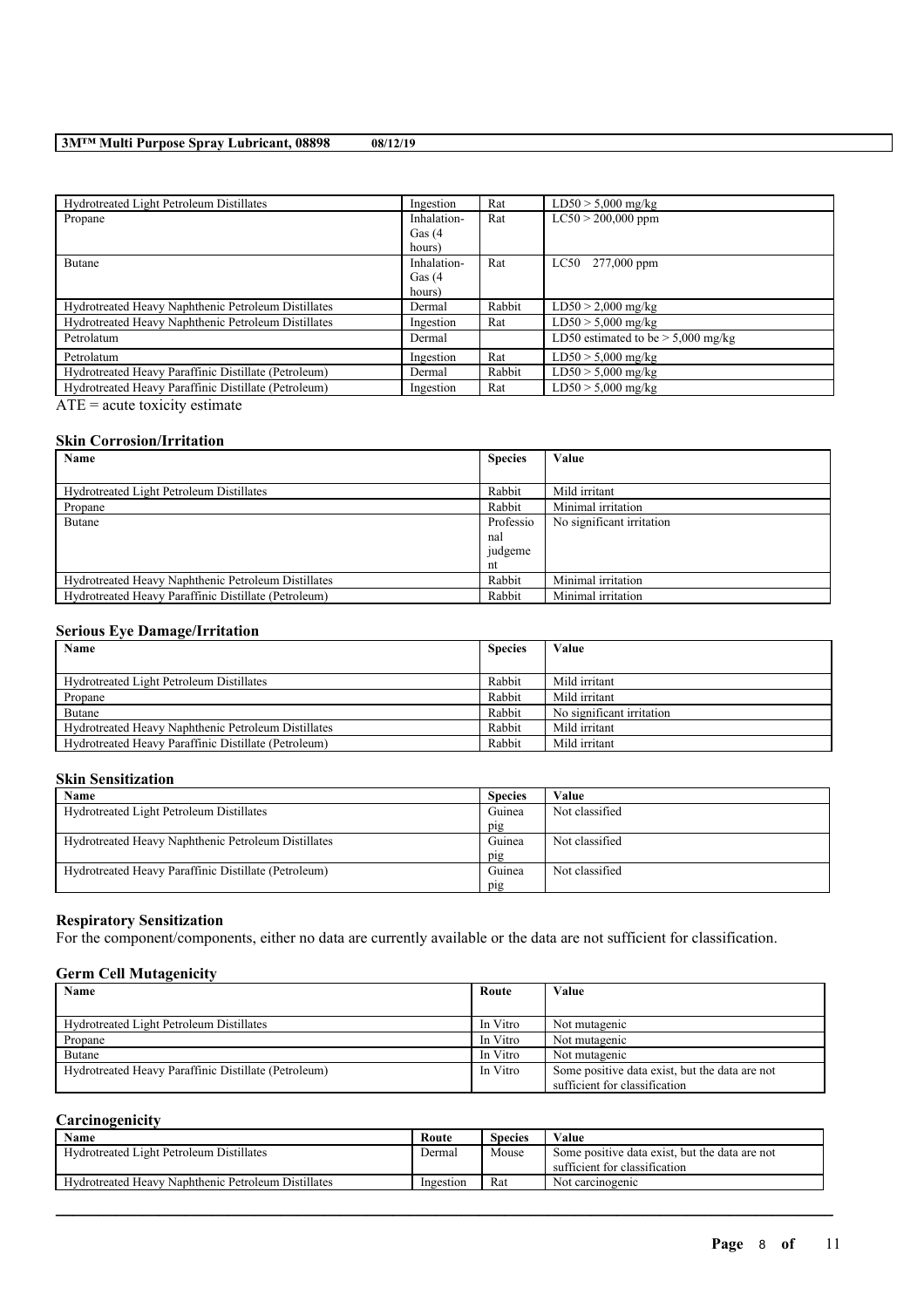### **3M™ Multi Purpose Spray Lubricant, 08898 08/12/19**

| Hydrotreated Heavy Naphthenic Petroleum Distillates  | Dermal | Mouse | Some positive data exist, but the data are not<br>sufficient for classification |
|------------------------------------------------------|--------|-------|---------------------------------------------------------------------------------|
| Hydrotreated Heavy Paraffinic Distillate (Petroleum) | Dermal | Mouse | Some positive data exist, but the data are not<br>sufficient for classification |

# **Reproductive Toxicity**

# **Reproductive and/or Developmental Effects**

For the component/components, either no data are currently available or the data are not sufficient for classification.

# **Target Organ(s)**

# **Specific Target Organ Toxicity - single exposure**

| Name                                                              | Route      | <b>Target Organ(s)</b>               | Value                                                                              | <b>Species</b>                    | <b>Test Result</b>            | <b>Exposure</b><br><b>Duration</b> |
|-------------------------------------------------------------------|------------|--------------------------------------|------------------------------------------------------------------------------------|-----------------------------------|-------------------------------|------------------------------------|
| Hydrotreated Light<br><b>Petroleum Distillates</b>                | Inhalation | central nervous<br>system depression | May cause drowsiness or<br>dizziness                                               | Human<br>and<br>animal            | <b>NOAEL Not</b><br>available |                                    |
| Hydrotreated Light<br><b>Petroleum Distillates</b>                | Inhalation | respiratory irritation               | Some positive data exist, but the<br>data are not sufficient for<br>classification |                                   | <b>NOAEL Not</b><br>available |                                    |
| Hydrotreated Light<br><b>Petroleum Distillates</b>                | Ingestion  | central nervous<br>system depression | May cause drowsiness or<br>dizziness                                               | Professio<br>nal<br>judgeme<br>nt | NOAEL<br>Notavailable         |                                    |
| Propane                                                           | Inhalation | cardiac sensitization                | Causes damage to organs                                                            | Human                             | <b>NOAEL Not</b><br>available |                                    |
| Propane                                                           | Inhalation | central nervous<br>system depression | May cause drowsiness or<br>dizziness                                               | Human                             | <b>NOAEL Not</b><br>available |                                    |
| Propane                                                           | Inhalation | respiratory irritation               | Not classified                                                                     | Human                             | <b>NOAEL Not</b><br>available |                                    |
| Butane                                                            | Inhalation | cardiac sensitization                | Causes damage to organs                                                            | Human                             | <b>NOAEL Not</b><br>available |                                    |
| Butane                                                            | Inhalation | central nervous<br>system depression | May cause drowsiness or<br>dizziness                                               | Human<br>and<br>animal            | <b>NOAEL Not</b><br>available |                                    |
| Butane                                                            | Inhalation | heart                                | Not classified                                                                     | Dog                               | <b>NOAEL</b><br>5,000 ppm     | 25 minutes                         |
| Butane                                                            | Inhalation | respiratory irritation               | Not classified                                                                     | Rabbit                            | <b>NOAEL Not</b><br>available |                                    |
| Hydrotreated Heavy<br>Naphthenic Petroleum<br><b>Distillates</b>  | Inhalation | respiratory irritation               | Some positive data exist, but the<br>data are not sufficient for<br>classification |                                   | <b>NOAEL Not</b><br>available |                                    |
| Hydrotreated Heavy<br>Paraffinic Distillate<br>(Petroleum)        | Inhalation | central nervous<br>system depression | May cause drowsiness or<br>dizziness                                               | Human<br>and<br>animal            | <b>NOAEL Not</b><br>available |                                    |
| <b>Hydrotreated Heavy</b><br>Paraffinic Distillate<br>(Petroleum) | Ingestion  | central nervous<br>system depression | May cause drowsiness or<br>dizziness                                               | Professio<br>nal<br>judgeme<br>nt | <b>NOAEL Not</b><br>available |                                    |

# **Specific Target Organ Toxicity - repeated exposure**

| Name                      | Route      | Target Organ(s)    | Value          | <b>Species</b> | <b>Test Result</b> | <b>Exposure</b> |
|---------------------------|------------|--------------------|----------------|----------------|--------------------|-----------------|
|                           |            |                    |                |                |                    | <b>Duration</b> |
| Butane                    | Inhalation | kidney and/or      | Not classified | Rat            | <b>NOAEL</b>       | 90 days         |
|                           |            | bladder   blood    |                |                | 4,489 ppm          |                 |
| <b>Hydrotreated Heavy</b> | Inhalation | respiratory system | Not classified | Rat            | NOAEL 0.21         | 28 days         |
| Paraffinic Distillate     |            |                    |                |                | mg/l               |                 |
| (Petroleum)               |            |                    |                |                |                    |                 |

# **Aspiration Hazard**

| Name                                             | 'alue                |
|--------------------------------------------------|----------------------|
| <br>Distillate:<br>Petroleum<br>eated<br>. 12 ht | Aspiration<br>hazaro |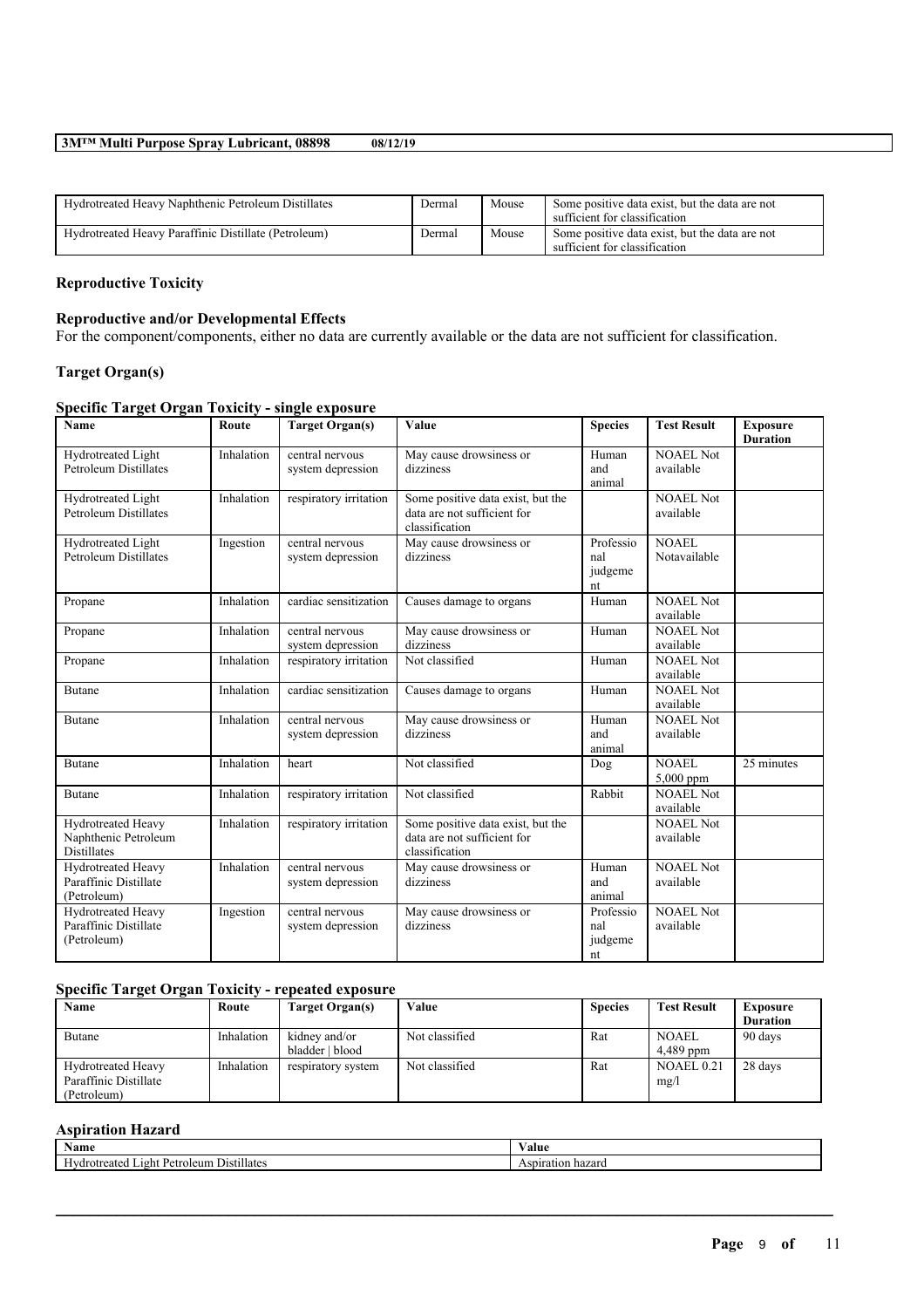Please contact the address or phone number listed on the first page of the SDS for additional toxicological information **on this material and/or its components.**

# **SECTION 12: Ecological information**

# **Ecotoxicological information**

Please contact the address or phone number listed on the first page of the SDS for additional ecotoxicological information on this material and/or its components.

## **Chemical fate information**

Please contact the address or phone number listed on the first page of the SDS for additional chemical fate information on this material and/or its components.

# **SECTION 13: Disposal considerations**

## **13.1. Disposal methods**

Dispose of contents/ container in accordance with the local/regional/national/international regulations.

Incinerate in a permitted waste incineration facility. Facility must be capable of handling aerosol cans. As a disposal alternative, utilize an acceptable permitted waste disposal facility. Empty drums/barrels/containers used for transporting and handling hazardous chemicals (chemical substances/mixtures/preparations classified as Hazardous as per applicable regulations) shall be considered, stored, treated & disposed of as hazardous wastes unless otherwise defined by applicable waste regulations. Consult with the respective regulating authorities to determine the available treatment and disposal facilities.

# **SECTION 14: Transport Information**

For Transport Information, please visit http://3M.com/Transportinfo or call 1-800-364-3577 or 651-737-6501.

# **SECTION 15: Regulatory information**

# **15.1. US Federal Regulations**

Contact 3M for more information.

## **EPCRA 311/312 Hazard Classifications:**

**Physical Hazards** Flammable (gases, aerosols, liquids, or solids) Gas under pressure **Health Hazards**

# Aspiration Hazard

Simple Asphyxiant

Specific target organ toxicity (single or repeated exposure)

# **15.2. State Regulations**

Contact 3M for more information.

# **15.3. Chemical Inventories**

The components of this product are in compliance with the chemical notification requirements of TSCA. All required components of this product are listed on the active portion of the TSCA Inventory.